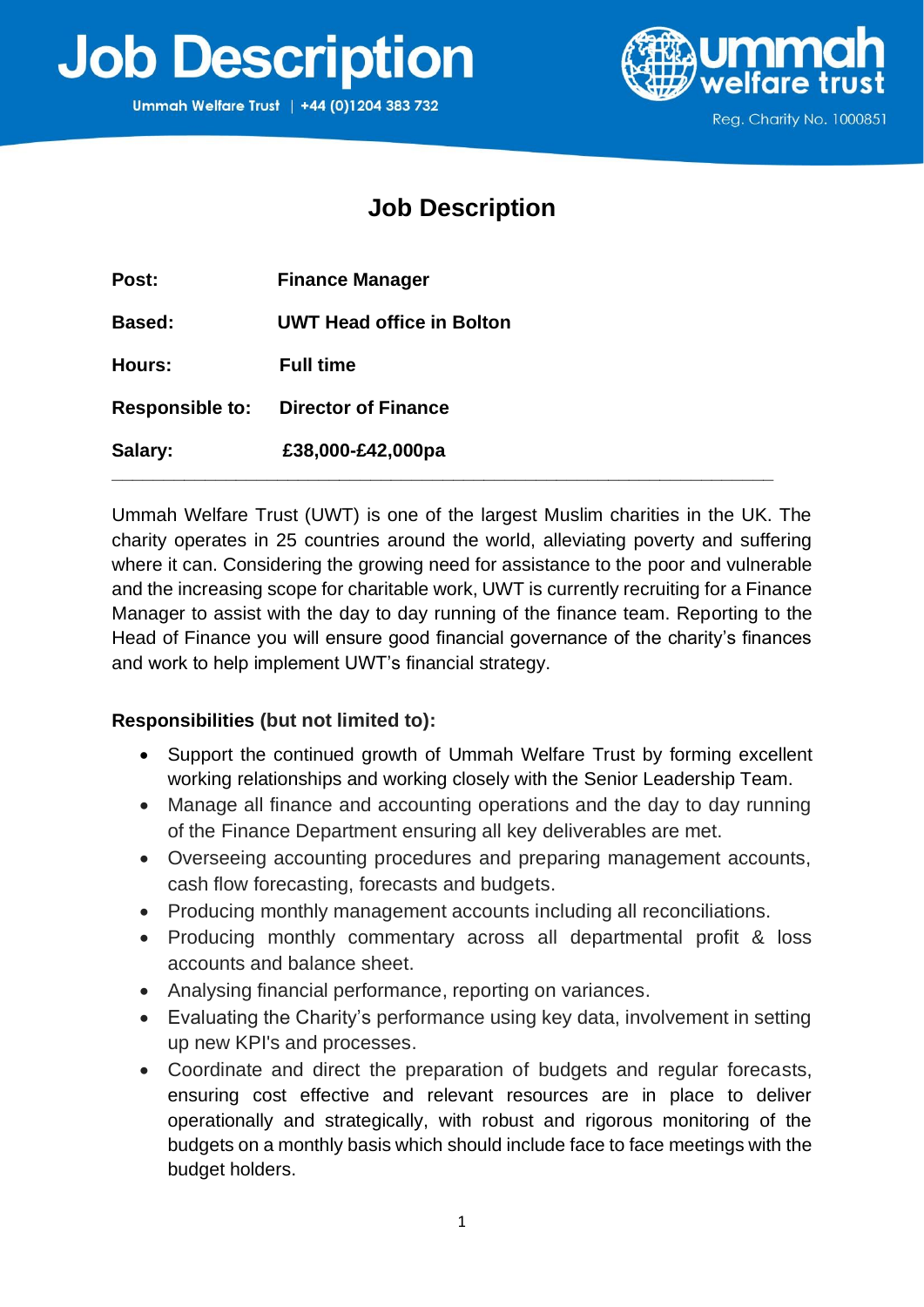- Ensure quality control over financial transactions and financial reporting,
- Involvement in process improvement and implementation to streamline efficiencies.
- Addressing internal and external audit request, managing internal controls to support financial statement audit process
- Help build, lead and motivate a high performing team, creating space for direct reports and talent to develop and facilitate succession planning.
- Manage the day-to-day relationship with the bank, payment providers and other relevant parties.
- Collaborate in our planning for greater impact within a robust financial framework with sustainable administrative expenditure to help maintain 100% Donations Policy
- Align the commercial departments with the set objectives of the charity, improve internal reporting and create better strategies to enhance profitability of the commercial departments.
- Help develop the treasury function of the charity to minimise the exposure of the charity to currency risk and maximise its credit risk vis-a vis deposits as well as creating and maintaining good banking relationships.
- Conduct periodic inspections of departments to ensure compliance with internal processes and controls.
- Ensure regulatory compliance and submissions/filings to the Charity Commission, HMRC and other regulators.
- Working with the fundraising teams to make sure we are making the most of the fundraising platforms and look after all liaison with HMRC, including maximisation of Gift Aid.
- International travel may be required.
- Support, as and when required and as directed by the Director of Finance, the programmes finance elements of the charity's work.

## **About you:**

- Qualified Accountant (ACA, ACCA, CIMA, or equivalent) with previous experience of leading the finance function of an SME business where you have report to / worked with a founder / owner.
- Non-profit sector exposure highly beneficial.
- Strong reporting experience with an analytical, problem solving mindset along with a natural orientation towards improving systems, processes to drive efficiency and productivity.
- Strategic thinker with strong stakeholder management and leadership experience.
- Detail and compliance orientated, used to working to tight deadlines.